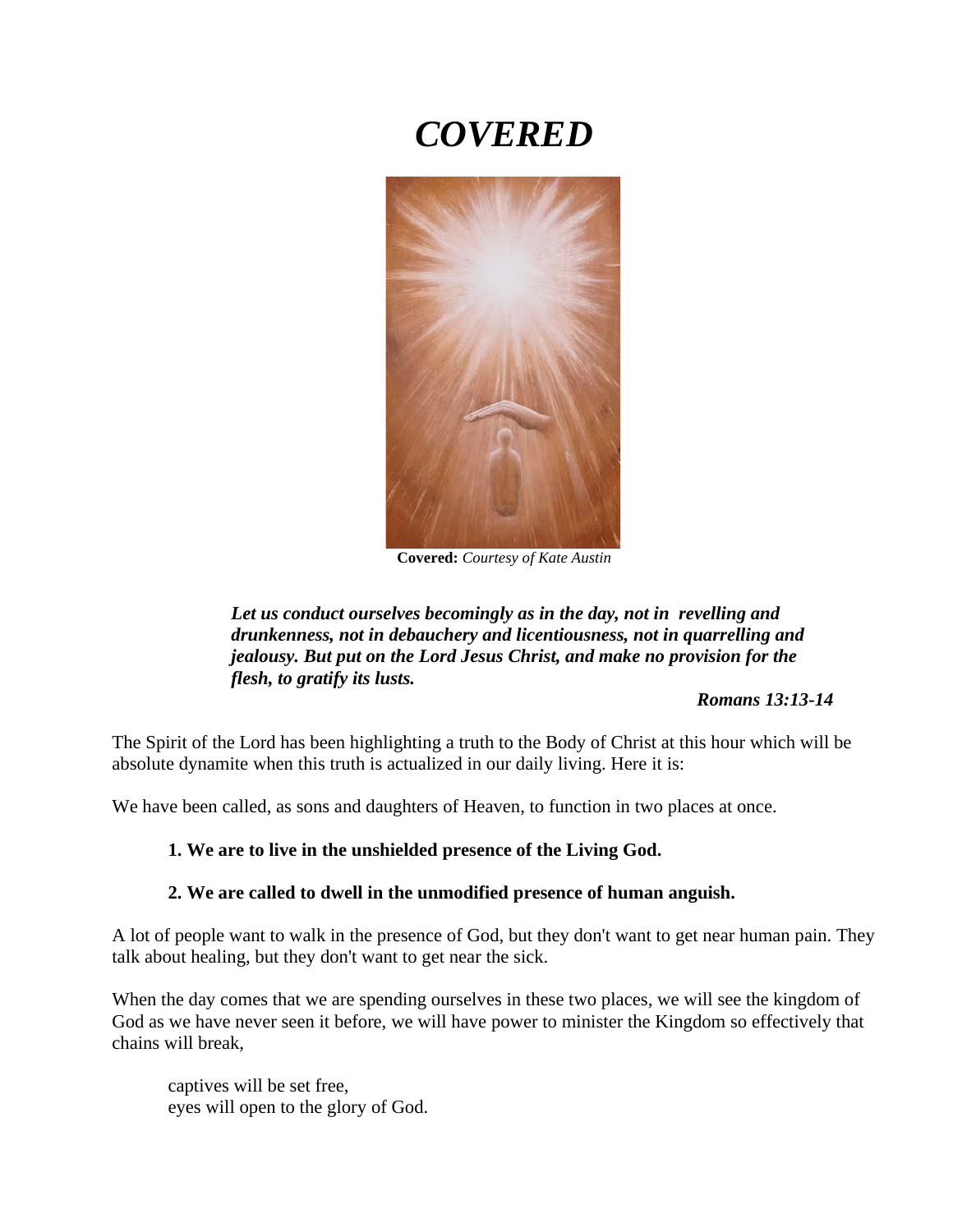Of course, it is much easier to talk about coming into the presence of God than to actually get there. And to truly reach out and touch the human anguish involves a great deal more than walking through a convalescent home or sitting in a skid row bar.

In order to come into God's presence, and at the same time, touch the human heart where it hurts, we have to have the "covering" that protected the prophets of old.

# **We need a covering when we step into God's presence.**

In His mercy, and for our protection, God has set an angel with a flaming sword at the doorway to the Garden of Paradise, because, if we were to go in there in our natural state, our very bodies would be seared with the intensity of the light, our minds would wither, our spirits would faint.

After their rebellion, Adam and Eve became conscious of their nakedness. So they covered themselves with fig leaves. But when the Lord drew near to them in the cool of the day, they realized that the covering they had put on themselves was not enough. Trembling with fear, they ran into the bushes.

If we are having difficulty getting near to God, it's probably God's mercy holding us at a distance until we are properly covered.

Only when we are covered can we safely come into his presence and boldly approach his Throne of Grace and get help in time of need.

The Old Testament saints understood this. They would never even dare to approach Yahweh without some kind of covering - a kafar, an atonement. And they knew that the atonement had to be blood.

*Nor can we draw near to God without that covering.*



**Through the Veil** *Kate Austin*

# **We also need a covering when we walk through the Valley of Human Anguish.**

God, in his mercy, is watching over our movements out in the world among men. Because the minute we begin to open our hearts to human need, we are exposed to seen and unseen danger:

- physical danger,

- hatred,

- discouragement,
- the temptation to jump down into the "mud bath" ourselves.

*For we wrestle not against flesh and blood, but against principalities, against powers, against the world rulers of this present darkness.* 

*Ephesians 6:12*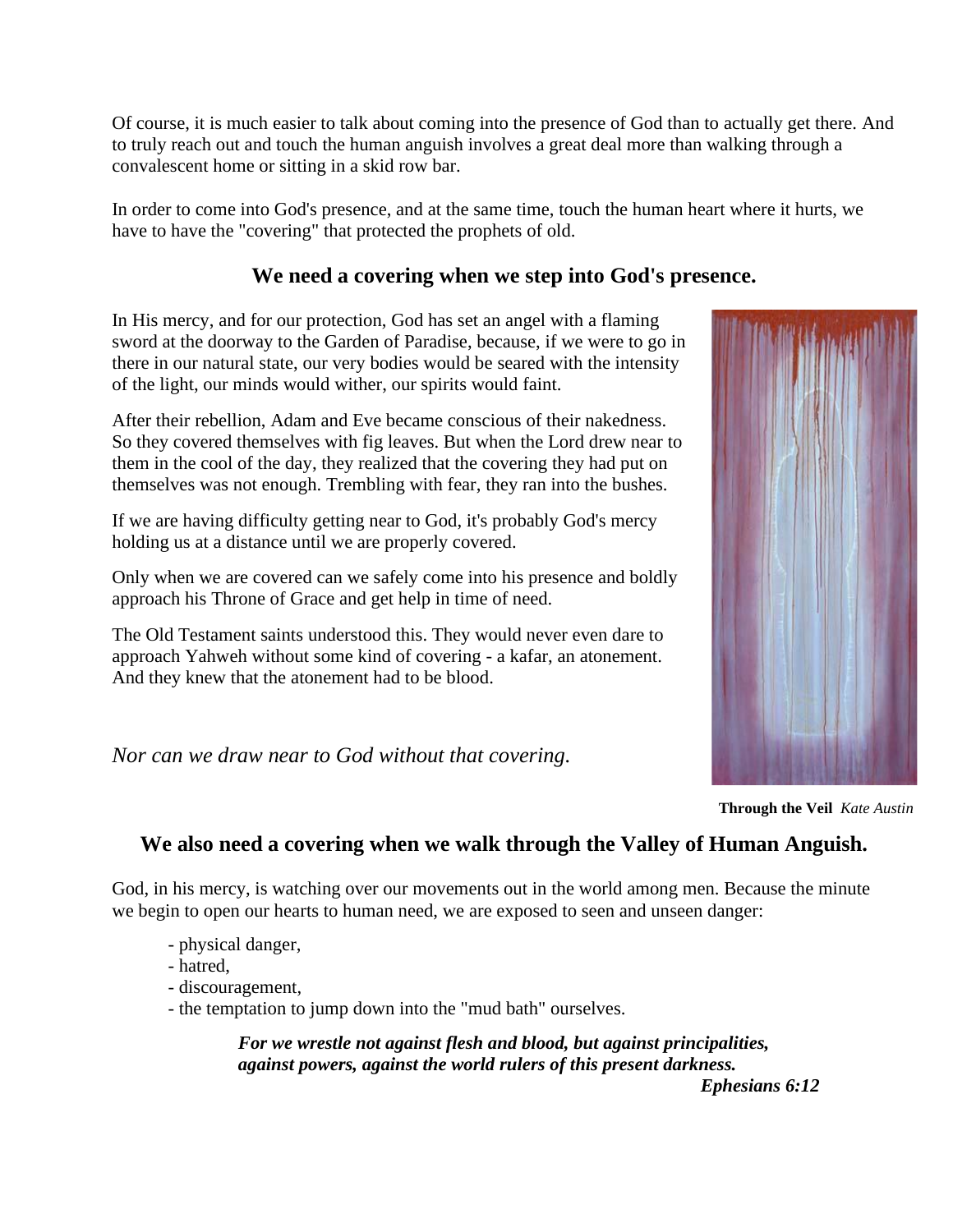## **We need to be shielded, protected, covered.**

It is dangerous to draw near to God, or the heart of human need, without a covering. The priestly robes that were worn in the Old Testament were symbolic of this.

They weren't getting all dressed up to prove that they were priests. They were wearing this clothing, at the command of God, as a sign that they had to come into his presence clothed with a righteousness which was not their own. They also wore this garb as they came out from God's presence and *ministered God's mercy* to the people again as a sign that they were clothed in a righteousness which was not their own.This covering, which was symbolized in those Old Testament priestly robes, became actual the day Jesus came up out of the Jordan River from his baptism and began to minister as the Messiah. Jesus was under a threefold covering as he went off into the wilderness to be tempted by Satan and as he came forth to reveal the Living God to Israel.

#### **He was covered first of all with the water of his baptism—**

He who was without sin and yet became sin for us commanded that he be baptized to fulfill all righteousness.

#### **He was covered with the Holy Spirit —**

who came down upon him as he emerged from those waters, making him the Anointed One, the Messiah.

#### **He was also covered with blood —**

his own blood. And that blood was effective every time he forgave sin or touched somebody for healing.

#### *For he entered once for all into the Holy Place, not with the blood of calves or goats, but with his own blood, thus obtaining eternal redemption. Hebrews 9:12*

So covered, our Lord came as the Son of Man into the presence of the Holy God for us. And now, through the Spirit, he comes out from God's presence to minister eternal peace for those reading these words who will receive his word.

But what about our covering?

What do we put on, as we approach God,

and as we move out among men?

## **We also need the water, which is a symbol of our death in Christ.**

## **We need the Spirit who is the sign of our life in Christ.**

## **We need the blood - our forgiveness in Christ.**

This threefold covering becomes ours when we take Jesus himself to be our protecting Rock.

*He that dwelleth in the secret place of the Most High shall abide under the shadow of the Almighty.*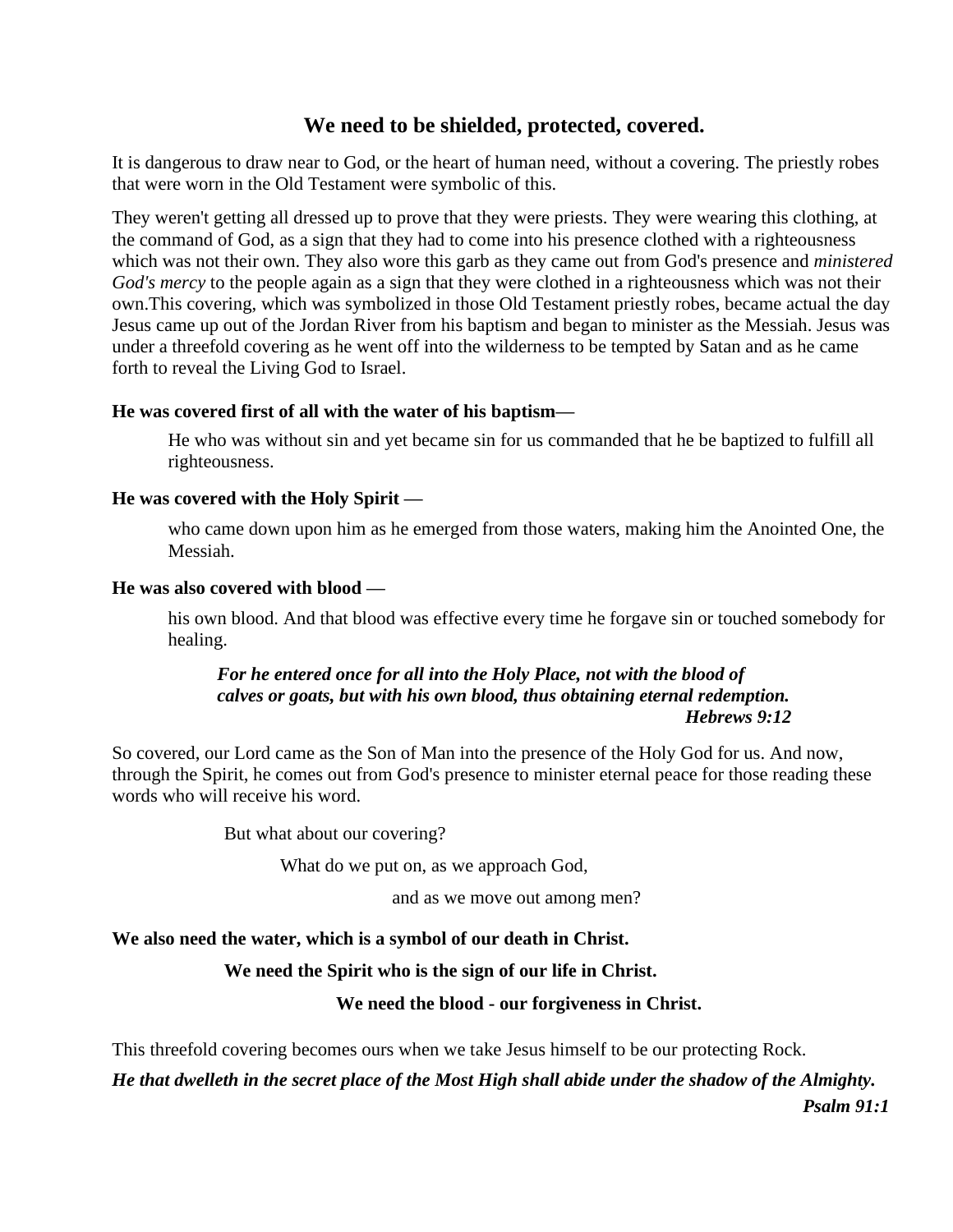Most of us have no conception of how completely we can be enveloped in the reality of Jesus … how necessary it is for us to be covered by his abiding presence. As Paul says, "we are to be dead — hid with Christ in God — so that our lives are truly wrapped up in him, before God and man."

#### *If anyone is in Christ, he is a new creation/ she is a new creation; the old things have passed away, behold, all things have become new. 2 Corinthians 5:17*

We are to put on Christ.

*Put on the Lord Jesus Christ, and make no provision for the flesh, to fulfill its lusts.*

This covering,

this enveloping ourselves,

this wrapping ourselves in the reality of Christ,

….is not something we obtain by mysterious spiritual exercises, or long periods of fasting, or reading certain wonderful books on the deeper spiritual life.

*Lord, Lord cover me. Shield me, cover me so that I can enter into your holy presence. Cover me so that I may face human suffering and need under your protection. May I see and take up this awesome blessing of enveloping myself in you, wrapping myself in you.*

This awesome blessing is obtained by an act of faith in each of four situations:

## **1. By faith we cover ourselves with Christ as we draw near to the Father.**

*Thomas said to him, "Lord, we do not know where you are going; how can we know the way?" Jesus said to him, "I am the way, the truth, and the life; no one comes to the Father, but by me."*

*John 14: 5-6*

He's not just talking about coming to the Father after our death, or when the trumpets sound, but now.

*If you ask the Father anything in my name, He will give it to you. John 16:23*

To ask something of the Father in Jesus' name, is to come under the covering of Jesus,

> to be wrapped in him, enveloped in his life.

*"Lord God, I make bold to draw near to you, not on the strength of anything I am or have done, but on the strength of your Son, Jesus, my Lord. Covering myself in his righteousness, I now make bold to ascend into deep heaven; into the place of eternal life, and worship your holiness, and lay my petitions before you."* 

And the more totally we are permeated with the Spirit of Christ, the more direct and swift is our approach to the Father.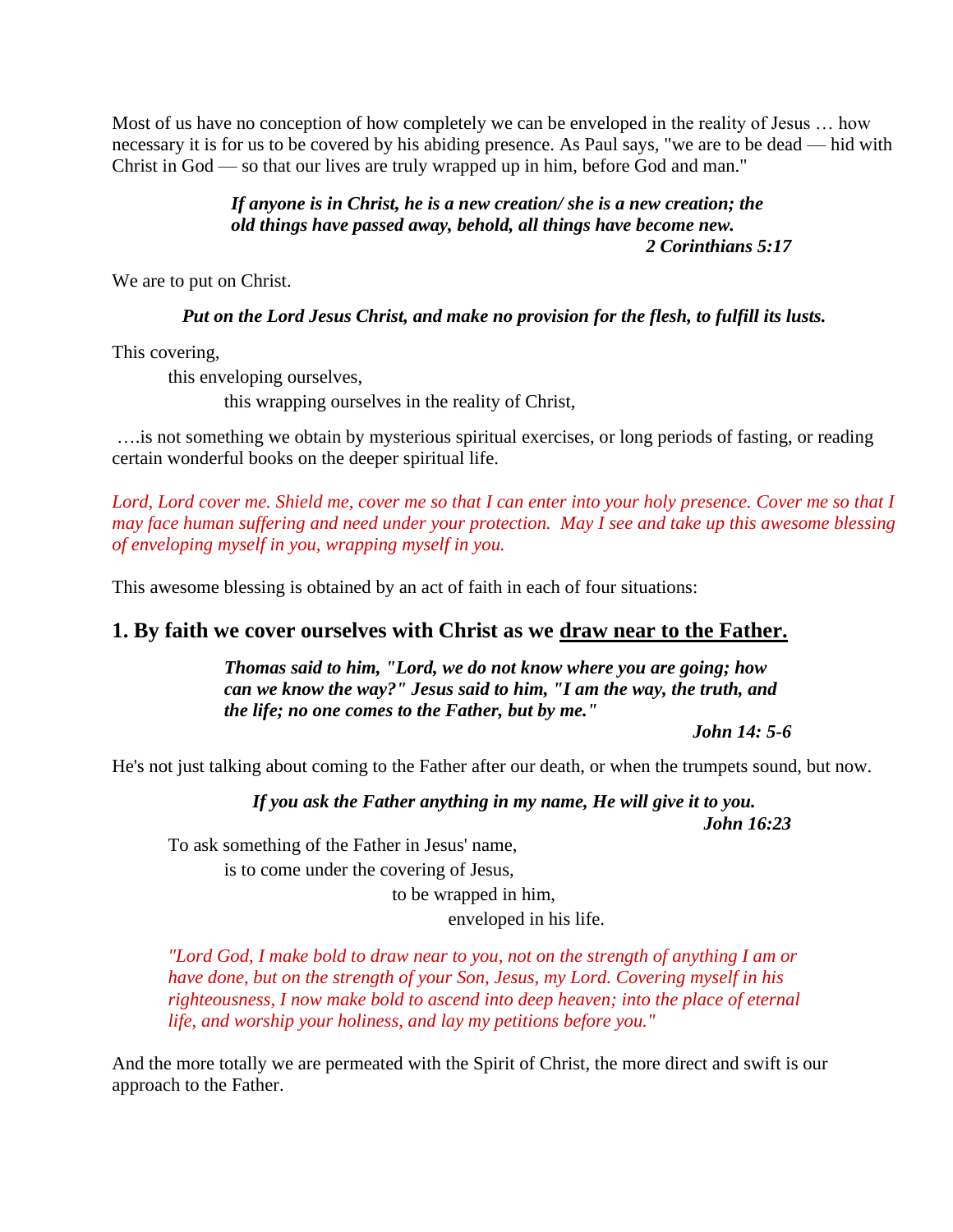# **2. By faith we cover ourselves with Christ as we move out among each other — and among people out there in the world beyond.**

*"When I came to you, brethren, I did not come proclaiming to you the testimony of God in lofty words or wisdom. For I decided to know nothing among you except Jesus Christ and him crucified." 1 Corinthians 2:1-2*

Paul approached those Corinthians *absolutely wrapped up in the Crucified Jesus* –

This was an obsession with him. This was a passion with him. So much so that one could say, "This man is out of his mind."



**You are Light** *Kate Austin*

And from this obsession flowed life everywhere Paul went. Notice how his epistles are filled with the passion of Christ.

Paul makes clear that it is impossible to move out among men *with any effectiveness*, except as we are covered with Christ.

> *"I am crucified with Christ; it is no longer I who live, but Christ who lives in me; and the life I now live in the flesh I live by faith in the Son of God, who loved me and gave himself for me."*

> > *Galatians 2:20*

*"For me to live is Christ, and to die is gain,"* 

*Philippians 1:21*

*"For you have died, and your life is hid with Christ in God."*

*Colossians 3:3*

The problem with many of us is that we don't take that covering with us as we leave the assembly.

Maybe we experience a taste of it when we are at the Lord's Table, but then when we go out, we leave it behind – we forget to take it….

> into our jobs, into our homes, out on the highway, visiting in the hospital.

*"Put on the whole armor of God that you may be able to stand against the wiles of the devil." Ephesians 6:11*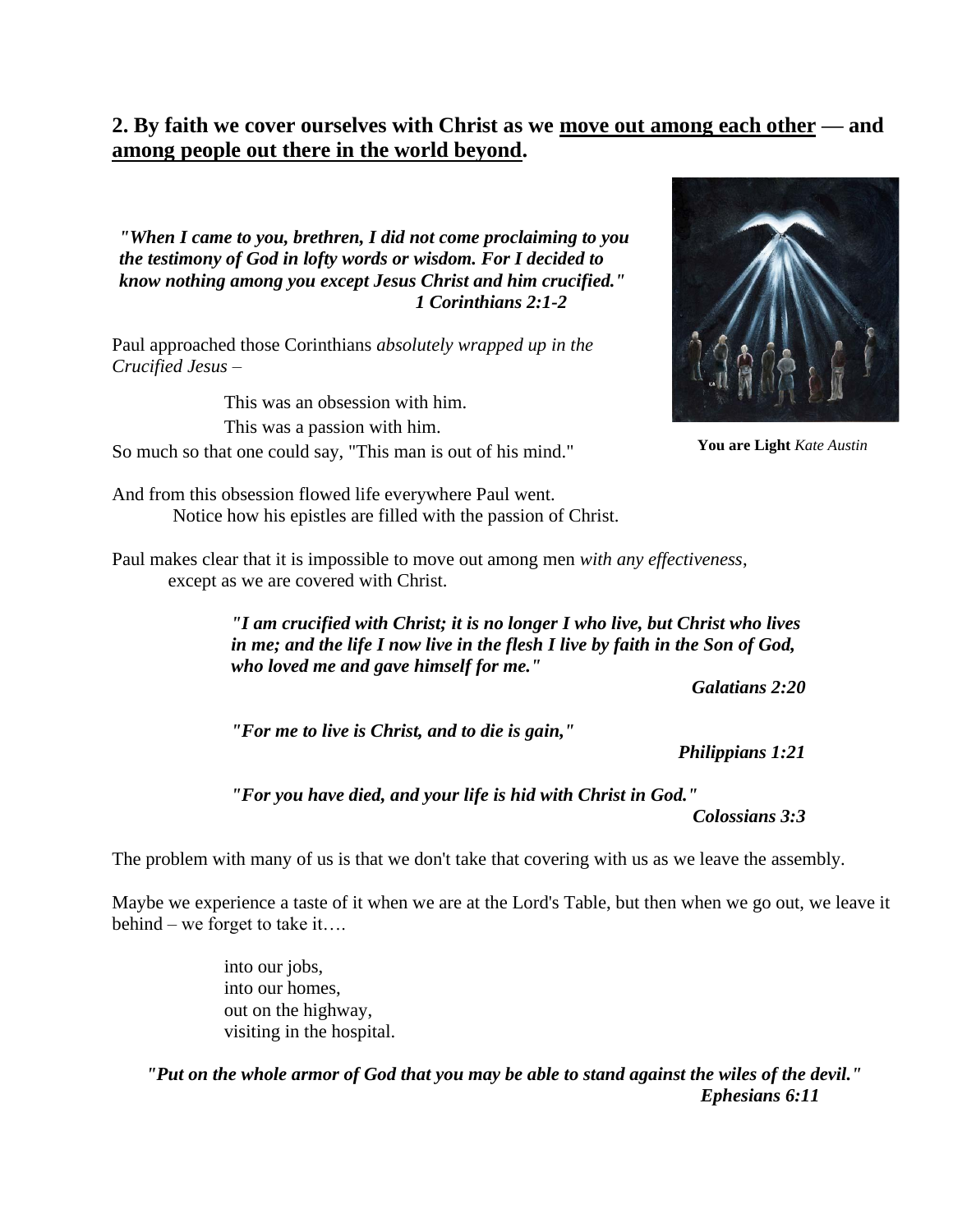What is the armor of God?

Having your loins girded about with truth – *the truth is Jesus*.

Putting on the breastplate of righteousness – *who is that but Jesus?*

Taking the shield of faith

– the helmet of salvation

- the sword of the Spirit
- feet shod with the gospel of peace

## *all of these things are Jesus himself.*

We are to be wrapped in .....

the Person, the Presence, the Living Reality of Jesus himself ....so that we can then go out with something real to offer people.

We are to practice that Presence day and night everywhere we are.

*Lord help me to bring your presence with me wherever I go.May I never forget you are with me.. Oh that I may be wrapped in you so that every interaction I have is touched with your living presence.*

## **3. By faith we cover ourselves with Christ when our minds come under the assault of temptation.**

*Not in reveling and drunkenness, not in debauchery and licentiousness, not in quarrelling and jealousy. But put on the Lord Jesus Christ, and make no provision for the flesh to gratify its lusts.* 

And the mind loves to make provision for the flesh;

to think ahead, to scheme, to plan, to worry, to fret, to fantasize, to dream dreams - good and bad.

When this happens, it's necessary to clothe our minds in the sanity, which is Jesus himself — to bring order into our mental chaos.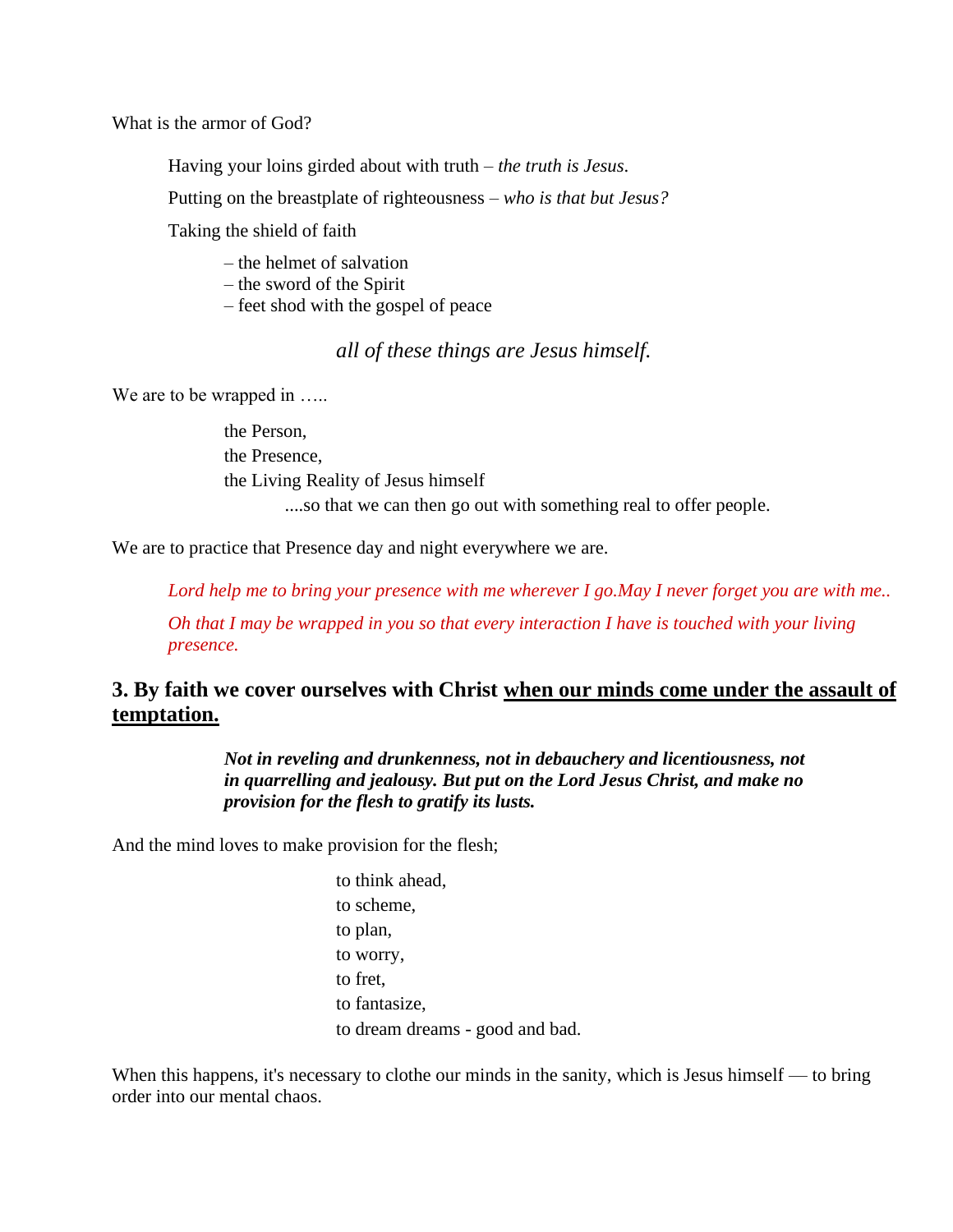It's a matter of choosing his Presence instead of the flaky thoughts we indulge in.

*"Lord, come into my mind. Flood me with your light. Fill me with your reality again. Take me away from these inmost lies."* 

# **4. By faith we cover ourselves with Christ as we approach the reality of our own death.**

No matter how near the Lord's return may be, don't forget that your death might precede his coming.

*For we know that if this earthly tent we live in is destroyed, we have a building from God, a house not made by human hands which is eternal in the heavens. Here indeed we groan, and long to put on our heavenly dwelling, so that by putting it on we may not be found naked. For while we are still in this tent, we sigh with anxiety; not that we should be unclothed, but that we should be further clothed, so that what is mortal might be swallowed up in life.*

*2 Corinthians 5:1-4*

So that this naked spirit might be clothed in a new body which is the body of Jesus himself.

So that the same covering that

- takes me into the presence of God,
- takes me safely out among human beings with something good to give them,
- protects my mind against the lies that constantly bombard it,

# **.... now also takes me through the door of death.**

## *Yea, though I walk through the valley of the shadow of death, I will fear no evil.*

When I cover myself with the covering of Christ, the anxiety, and dread, and terror of death leave me.

I begin to see death as something, which is far better than what I now have.

I begin to say that with my heart, not just with my mouth,

# *that I might depart and be with Christ which is better by far.*

If it should be the Lord's will that we remain until the King comes back, good.

If it should be the Lord's will that we should be taken in the meantime, praise God, provided we're covered with his life.

*Lord may I be so covered in you, your life that I no longer fear death*

**Well Done** *Kate Austin*